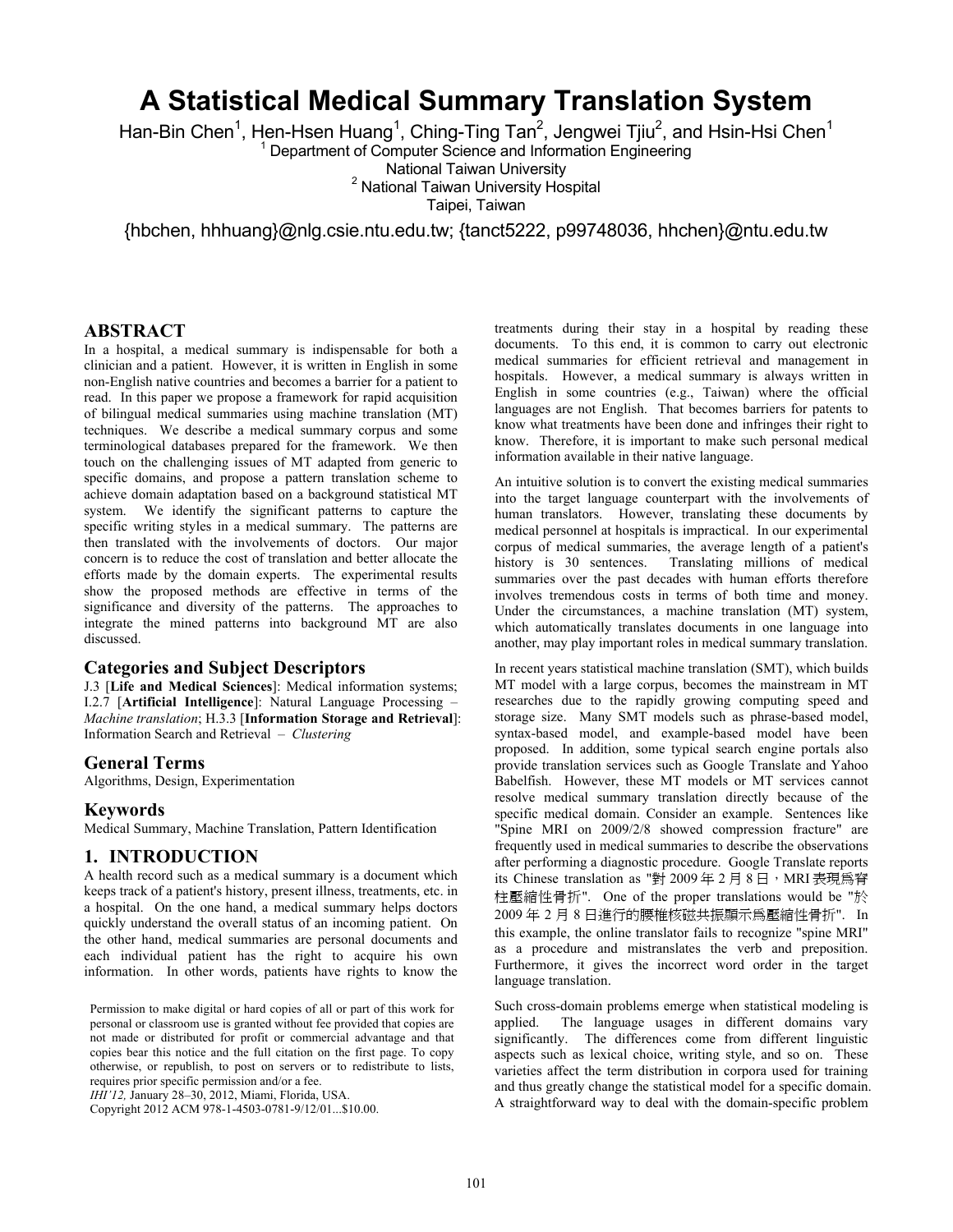is to train the model using in-domain data. However, such a domain-dependent corpus is not always available. This problem is much more serious in cross-language cross-domain applications, particularly for those applications in highly specific domains such as biochemistry and medical science.

In the past, the parallel corpus used to train an MT system mainly comes from fixed domains such as parliamentary and news articles. The bilingual resources for a specific language pair or a specific domain usually come in small size, even unavailable. One of the challenging issues in a cross-domain MT application is to realize an in-domain MT model in a resource-poor environment where a bilingual training corpus is not applicable.

To tackle this problem, we propose a framework to build an English-to-Chinese medical summary SMT system in this paper. In an SMT model, an English-Chinese parallel corpus is indispensable for training the translation model (TM). However, only an English medical summary corpus is available in this domain. Here, we first develop a general English-Chinese SMT system with Moses toolkit [11] and a general English-Chinese parallel corpus. Next, we mine the common patterns in a medical summary to capture its writing styles. The problem is that the learned patterns are still monolingual. It is necessary to involve domain experts in setting up bilingual patterns. With the domain specific and cross-language knowledge, we adapt our general purpose SMT system to serve as the medical summary translator.

There are some core issues addressed in our framework. Medical summaries written by doctors are raw texts in inconsistent formats, which are inconvenient to process and analyze by programs. Furthermore, documents in such a specific domain contain plenty of proper nouns and named entities which are hard to identify without in-domain data resources. Therefore, it is necessary to pre-process the format of medical summary data and build the terminological databases in medical domain as the initial stage. In addition, the cost of domain experts involved in translating the patterns is another major concern. For this reason, a series of research issues are touched in this paper: (1) to prepare for the indomain data resources, (2) to identify significant patterns from an English medical summary corpus, (3) to find their coverage relations and decide which patterns should be translated by experts, and (4) to introduce these patterns into the out-domain general MT system.

Depending on the type of in-domain resources at hand, various domain adaptation techniques in MT have been proposed. Foster and Kuhn [6] proposed a mixture-model approach to deal with the case where bilingual in-domain text is available but in a relatively small size. A training corpus was divided into several components to train several models. Each model was weighted to estimate the similarity between components and in-domain development data. Based on this work, Foster et al. [7] incorporated instance weighting that learned the weights of bilingual phrase pairs to capture the degree of relevance to the target domain. Similarly, a mixture-model approach was also applied in word-alignment task [4]. In their work, domain related parameters were added in the standard HMM training to derive an alignment model sensitive to the topic for each sentence.

In some applications, a bilingual in-domain corpus is simply unavailable while the in-domain monolingual text (either source or target side) is relatively easy to acquire. Zhao et al. [16] combined the baseline language model (LM) and the in-domain LM which was trained by retrieving documents from large text collections using query models. Besides LM, Bertoldi and Federico [3] exploited a monolingual corpus to train TM. They generated a synthetic parallel corpus from a monolingual one and used it for domain-specific training.

Our work is close to the monolingual scenario. Provided with a monolingual domain-specific corpus, we adapt our background MT into the one that is suitable for translating medical summaries. There are some major differences among our work and those proposed previously. First, the related works exploited the entire in-domain training data to adapt the existing LM or TM by model mixture and parameter tuning. Instead, we identify and translate significant patterns from large-scale in-domain source texts and introduce them to our SMT system. Second, the significant patterns are translated with the involvement of expert knowledge to deal with the large domain difference between background training corpus and medical summaries. To reduce the labor cost of experts, filtering, clustering, and ranking the patterns are the major issues.

The rest of this paper is organized as follows. Section 2 proposes the overall framework and briefly goes through each component. Section 3 gives details of the in-domain data, including a medical summary corpus and medical terminological resources. How these data are refined and organized for further use is also described. Sections 4, 5 and 6 describe pattern identification, translation and further integration in detail, respectively. Section 7 evaluates the performance of these algorithms. Finally, Section 8 concludes the remarks.

# **2. Framework**

Translating articles in a specific domain using a general domain MT is challenging. In this section, we introduce the motivation behind the pattern translation scheme and propose the overall framework for the medical summary SMT system.

In hospitals, medical summaries are in special written styles and are usually short. In this study, for example, our experimental dataset is a collection of the English medical summaries from National Taiwan University Hospital (NTUH). The average length of a sentence is 10 words. In contrast, the background general domain corpus is Hong Kong Parallel Text purchased from the Linguistic Data Consortium (LDC). The average sentence length is 29 words on the English side.

A number of patterns frequently repeat in medical summaries. For example, the sentence "Port-A implantation was performed on 2009/10/9" contains a frequent medical pattern with many instances:

**paracentesis** was performed on **2010-01-08 repositioning** was performed on **2008/04/03 incision and drainage** was performed on **2010-01-15 tracheostomy** was performed on **2010/1/11**

The pattern states a kind of surgery was performed on some particular date, shown as follows:

### **SURGERY** was performed on **DATE** (1)

Here, **SURGERY** represents a class of medical terms denoting surgeries, and **DATE** is a class of date expressions.

The general SMT systems are unable to properly recognize common patterns like pattern (1) shown above, and tend to produce improper translations of texts which contain these patterns. One of the major reasons is that highly specific terms in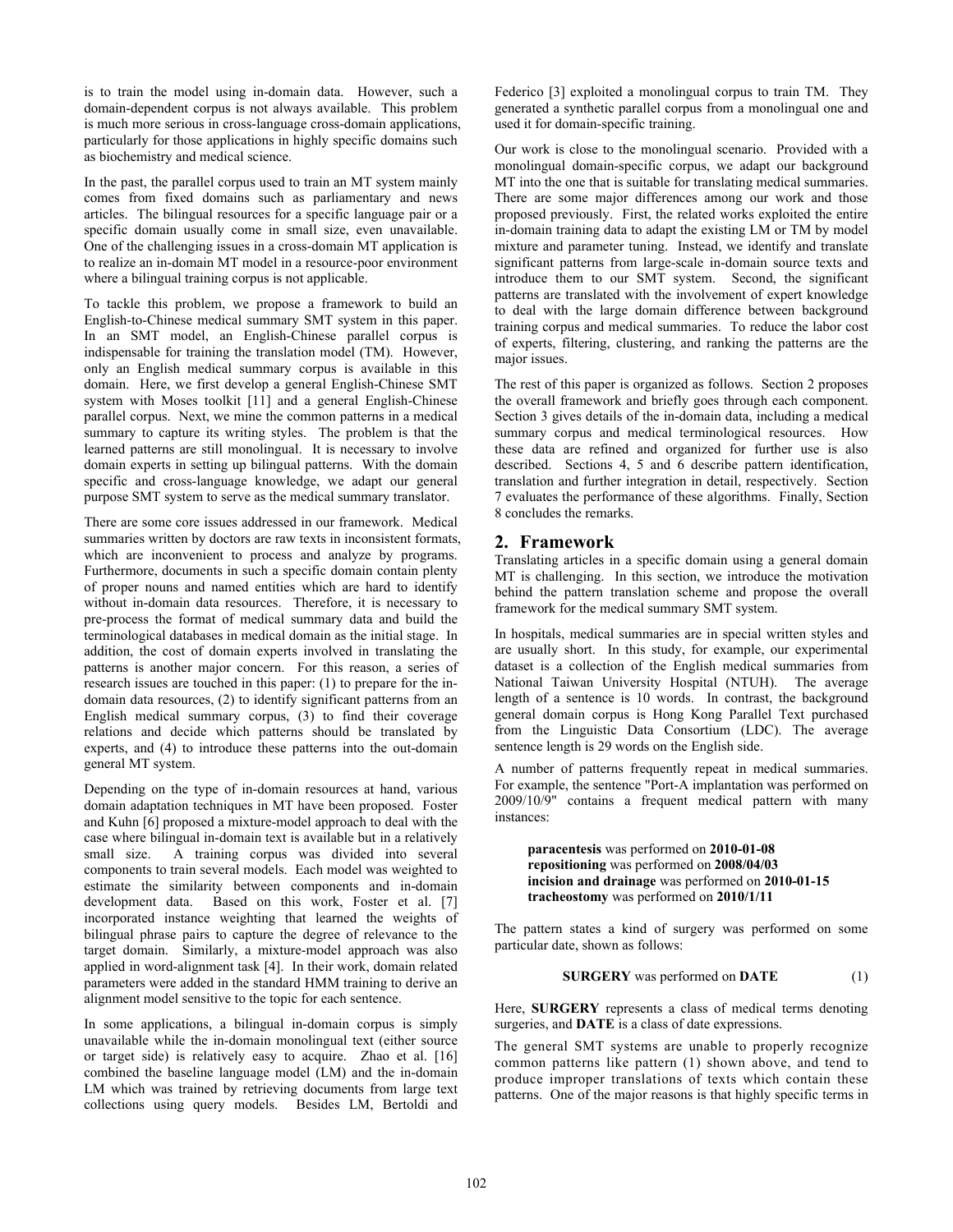

**Figure 1. An overall framework for medical summary translation.** 

|  |  | Table 1. Examples of bilingual patterns. |  |
|--|--|------------------------------------------|--|
|--|--|------------------------------------------|--|

| <b>English Patterns</b>              | <b>Chinese Patterns</b> |  |
|--------------------------------------|-------------------------|--|
| <b>SURGERY</b> was performed on DATE | 在 DATE 施行 SURGERY       |  |
| was admitted for scheduled SURGERY   | 住院預定接受 SURGERY          |  |
| received SURGERY on DATE             | 在 DATE 接受 SURGERY       |  |
| agreed to go on SURGERY              | 同意進行 SURGERY            |  |

the target domain are rare or even unseen in the bilingual training corpus. Another reason is that the specific writing styles of the target domain are unknown. As a result, instances of a pattern in a medical summary are translated by the generic SMT systems with poor qualities and inconsistent styles.

By identifying and translating these common patterns, we obtain bilingual patterns which are applied during the translation of an input medical summary. Table 1 gives the examples of translated patterns, including pattern (1).

In this paper, we present a machine translation framework shown in Figure 1 to deal with the translation issues in the medical domain. These components include the medical data resource preparation, the technical term identification, the significant pattern extraction and translation, the integration of bilingual patterns into a general SMT system, and the log analysis together with feedback mechanism of the post-edited medical summaries. There are 3 major stages in the framework for building the medical summary translation system.

At Stage 1, setting up a set of bilingual patterns is the goal. We are provided with raw documents of medical summaries and terminological resources. These in-domain data is pre-processed and organized in an accessible format for the later stages. With the derived terminological databases, named entities in medical summaries are identified and labeled with medical classes. The pattern miner then estimates and extracts the English significant patterns from medical summaries. These patterns are translated with the involvements of domain experts (i.e., doctors) and a set of bilingual patterns are produced.

At Stage 2, we adapt the bilingual patterns to the background SMT system. During the runtime translation, we apply this domain specific translator for each input medical summary, and output the translation result. Since medical summaries are health records and of great importance for patients, further review and modification of MT results by doctors is necessary.

At Stage 3, an interface is designed for doctors to post-edit the translation results produced by the medical summary translator. The modified translations serve as the Chinese medical summaries to help non-English speakers, which is our primary purpose. On the other side, post-editing and log analyses are beneficial for tuning and optimizing the system by machine learning techniques.

The details of Stage 1 will be discussed in Sections 3-5, which are data description, pattern identification and pattern translation, respectively. Section 6 describes the ideas for Stages 2 and 3.

# **3. Data Description**

# **3.1 A Medical Summary Corpus**

To translate medical summaries, an in-domain training corpus is necessary. We obtain the corpus of NTUH medical summaries written from January to June, 2010. It is composed of 60,448 medical summaries with 1.8M sentences and 18M words.

There are 3 main parts in an NTUH medical summary: chief complaint, brief history, as well as course and treatment. Chief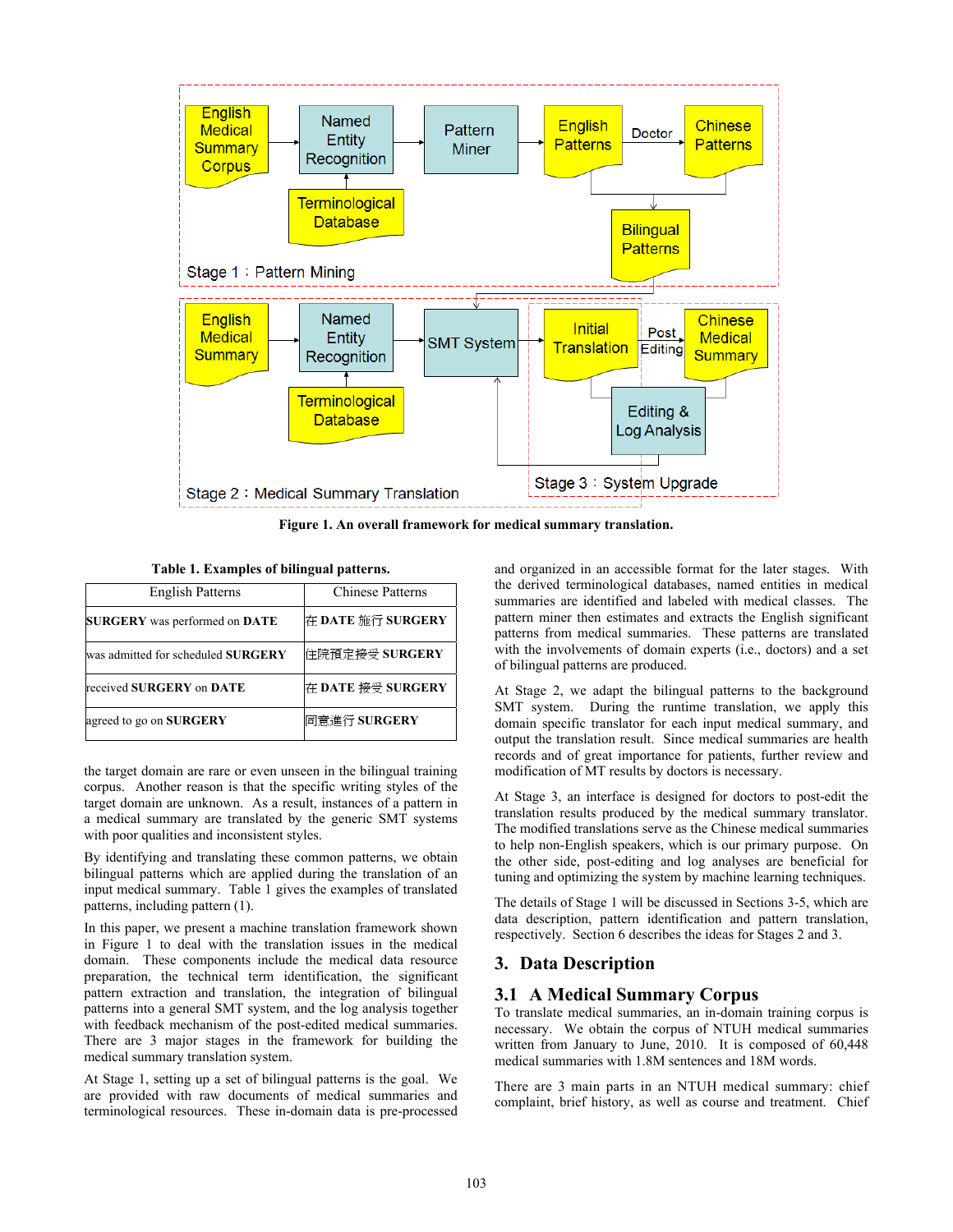#### **Table 2. A sample of medical summary.**

### **Chief Complaint**

Hematemesis on 1/22.

#### **Brief History**

This 70-year-old male **has history of** 1.Hypertension, 2.Diabetes mellitus, 3.Chronic kidney disease. He **regularly followed up** at our OPD. His long term prescription included Tapal 1 tab QD. ccording to his wife's statement, he felt nausea since 1/22 morning, and then he **had sudden onset of** syncope. A lot of blood was vomited on 1/23 accompanied with general convulsion. Then he was sent to our emergency department by Ambulance.

In our emergency department, **laboratory data revealed** low level hemoglobin (7.5 mg/dl) and normal range of cardiac enzyme and normal range of PT 、PTT. Blood transfusion and Pantoloc **were given for suspected** upper gastrointestinal bleeding. Endoscopy **was performed on** 1/23 with results of a 0.4cm A1 duodenal ulcer and a gastric erosion. Bosmin injection and heater probe were done during endoscopy procedure. **Under the impression of** duodenal ulcer with bleeding, he was admitted to our ward for further management.

#### **Course and Treatment**

After admission, we continued intravenous fluid supply and PPI.

We switched PPI to oral form since 2010/01/26. Following hemoglobin was stationary ( 1/27 Hb:10.3 ). He was discharged on 2010/01/28 with further GI OPD follow up.

complaint includes the symptoms for which a patient seeks medical care, and it is written in patient's own words. Brief history states the present illness and past medical history of a patient. Course and treatment describes the disease status of a patient and the progress of treatments.

A typical medical summary is sampled and shown in Table 2. As illustrated in the table, for chief complaint as well as course and treatment, they are briefly documented and short in length. In contrast, brief history records a patient's past history and how he/she suffers from the present illness in detail. It constitutes the major part of a medical summary and contains many specific writing styles. Table 2 highlights the examples of frequent patterns with the strings underlined in bold.

Based on this argument, we perform the experiments on brief histories, from which we identify and translate significant patterns. Note in Table 2 that with punctuations, these raw documents are inconvenient to gather statistics and analyze. Therefore, for each medical summary, we perform tokenization of words and detect sentence boundaries using the Natural Language Toolkit (NLTK) [12]. Sentences are then processed as the basic units of a medical summary by the pattern miner and SMT system in Stages 1 and 2.

# **3.2 Terminological Databases**

We obtain terminological resources in medical domain and build the monolingual and bilingual databases. Monolingual databases

#### **Table 3. Four basic medical classes in NTUH databases.**

| Class Names      | Descriptions                                      |  |  |
|------------------|---------------------------------------------------|--|--|
| <b>SURGERY</b>   | Treatments including surgical and<br>non-surgical |  |  |
| <b>DIAGNOSIS</b> | Diseases and symptoms                             |  |  |
| <b>TEST</b>      | Laboratory and diagnosis procedures               |  |  |
| <b>DRUG</b>      | names and pharmaceutical<br>Drug<br>substances    |  |  |

| Table 4. Mappings from Semantic Types to medical classes. |  |
|-----------------------------------------------------------|--|
|-----------------------------------------------------------|--|

| Examples      | Semantic Types                         | <b>Medical Classes</b> |
|---------------|----------------------------------------|------------------------|
| wide excision | Therapeutic or<br>Preventive Procedure | <b>SURGERY</b>         |
| hypertension  | Disease or Syndrome                    | <b>DIAGNOSIS</b>       |
| Lanoxin       | Pharmacologic<br>Substance             | <b>DRUG</b>            |
| GnRH test     | <b>Laboratory Procedure</b>            | <b>TEST</b>            |

are employed for identifying medical named entities, while bilingual ones serve as dictionaries that translate English medical terms into Chinese counterparts.

# *3.2.1 Monolingual Terminology*

Recall in Section 2 that a pattern in medical summary contains medical classes such as SURGERY. Thus, given a medical summary, identifying domain specific terms and classifying them into suitable classes is the first step toward the extraction of significant patterns. This procedure is similar to computer-based coding. Medical coding transforms medical terms into their corresponding medical code numbers with classification systems, such as ICD and DSM. However, these classification systems are sophisticated and mainly applied for clinical text analysis, knowledge extraction and expert system. In this work, we are interested in a coarse-grained medical classification, and aims to extract patterns at a more general level. For example, for the translation of the pattern "he was diagnosed with DIAGNOSIS", it makes little difference whether the DIAGNOSIS represents mental or physical diseases. Such simplified classifications are applied in medical entity recognition [1][14] and semantic relation extraction [5].

We are provided with lists of terms frequently used by several hospital departments at NTUH. Terms of a variety of subjects such as diagnosis, surgery, pharmacy, and laboratory medicine are used in these departments. They thus form the basic medical classes in our patterns: DIAGNOSIS, SURGERY, DRUG and TEST. Class names and the sorts of terms these classes include are described in Table 3.

In addition to these non-public terminological resources, we incorporate larger amount of public resources in to further extend our knowledge base for medical term classification. While online medical dictionaries are free to consult, they are mainly built for explaining the meaning of medical terms, without explicit information of general concept that a medical term represents.

Here, we apply the resources from the Unified Medical Language System (UMLS) maintained by National Library of Medicine. The UMLS covers a wide range of terms in medical domain and relations between these medical terms. Among these resources, the Metathesaurus organizes medical terms into groups of concepts. Moreover, each concept is assigned to at least one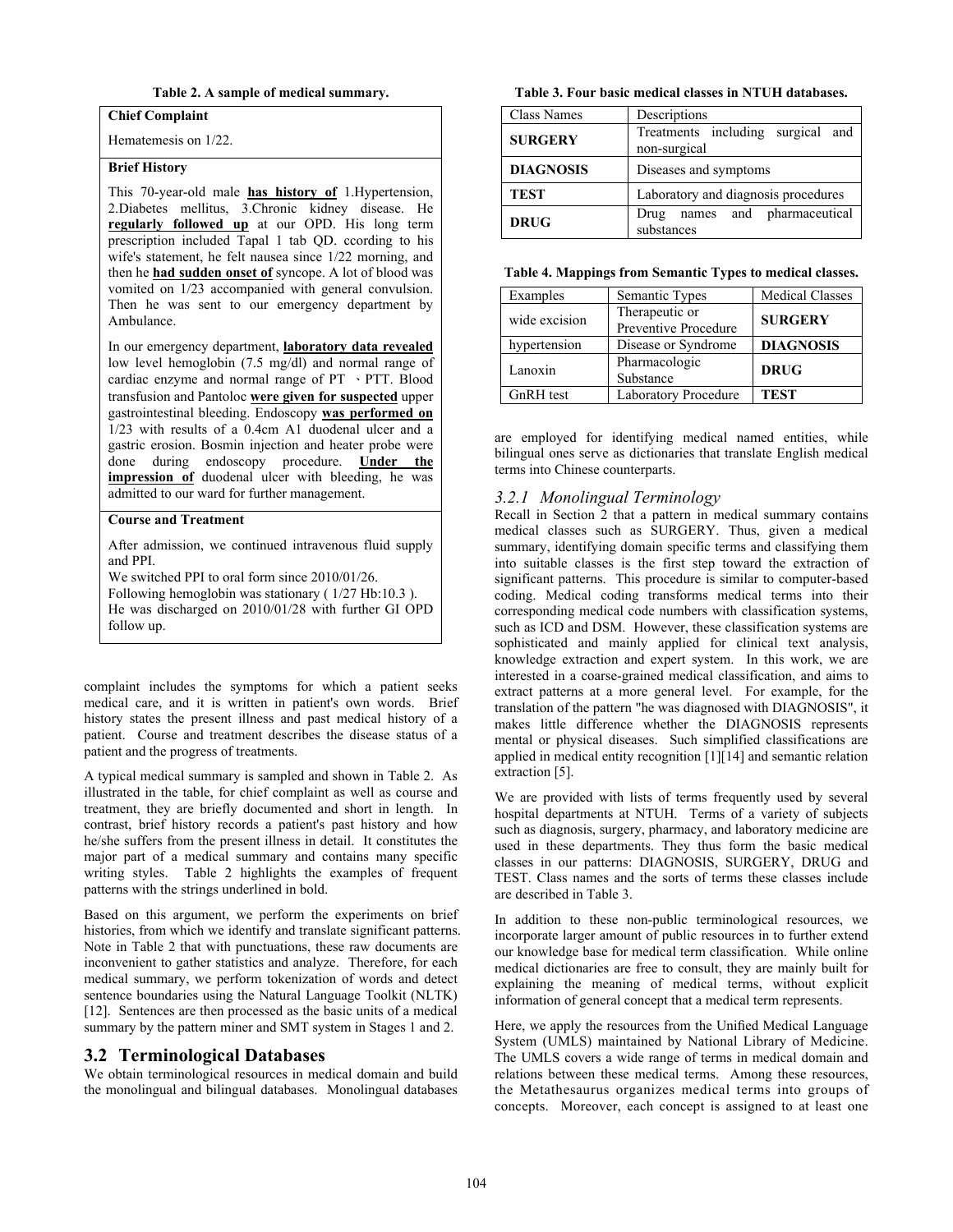**Table 5. Number of classified medical terms.** 

| <b>Medical Classes</b> | <b>NTUH</b> | UMLS   |
|------------------------|-------------|--------|
| <b>SURGERY</b>         | 7,837       | 12,240 |
| <b>DIAGNOSIS</b>       | 17,556      | 36,734 |
| <b>DRUG</b>            | 2,781       | 35,890 |
| <b>TEST</b>            | 2,673       | 8.970  |
| BODY                   | NHI I       | 16,005 |

**Table 6. Ambiguous medical terms.** 

| English terms   | Chinese terms |
|-----------------|---------------|
|                 | 熱帶莓疹          |
| Breda's disease | 莓疹病           |
|                 | 雅司病           |
|                 | 混亂            |
| confusion       | 精神混亂          |
|                 | 紊亂            |
|                 | 膠狀質           |
| colloid         | 膠質            |
|                 |               |

Semantic Type. Semantic Types provide categorization of concepts at a more general level and are well-suited to be incorporated. Table 4 shows examples of how Semantic Types correspond to NTUH medical classes.

Merging existing ontologies is another research issue. In this paper we propose a mapping from 133 Semantic Types of UMLS to our 4 medical classes. Terms with some unmapped Semantic Types, such as animals and plants, are not classified. On the other side, terms with Semantic Types related to organs and body parts are mapped to an additional medical class BODY. We create this new class because these terms are frequently used to describe patients, and are parts of many patterns.

We process these monolingual terminological resources and build the databases that store and classify each medical term. The statistics of each medical class are presented in Table 5. Notice in the table that by introducing public UMLS, we greatly enhance the non-public terminological resources from NTUH.

#### *3.2.2 Bilingual Terminology*

During the translation, we detect patterns in medical summaries and translate them into target language. First we apply our bilingual patterns as the translation rules illustrated in Table 1. We then determine the translation of medical classes in these target language patterns.

Take pattern (1) for an example. First we translate "Port-A implantation was performed on 2009/10/9" into "在 DATE 施行 SURGERY" by applying the first bilingual pattern in Table 1. Next, we translate "2009/10/9" and "Port-A implantation" into "2009 年 10 月 9 日" and "人工血管置放術". Finally, we derive the translation of this pattern, that is "在 2009 年 10 月 9 日施行 人工血管置放術".

In the above example we can observe that a bilingual dictionary is needed to translate the source medical terms in to the target ones. To this end, we collect bilingual resources and build a database that is applied during the translation in Stage 2. The NTUH term lists described in the last section provide translations of each term, and thus contribute to the non-public bilingual dictionary. In

addition, we collect the public dictionaries, including those provided by Department of Health.

Most of the medical terms have one-to-one correspondences between the English and Chinese. However, merging the bilingual dictionaries causes ambiguous problem, where a term has the same translations but in different styles. Table 6 shows some of these ambiguous terms. To achieve the consistent translations in medical summaries, ambiguous translations are reviewed and edited by the staffs at NTUH. Thus far we have 71,687 pairs of bilingual terms in our database.

### **4. Pattern Identification**

Provided with a large English medical summary corpus and terminological databases, we aim to (1) estimate and extract the significant patterns to capture the domain specific writing style as much as possible; (2) refine and reduce the size of the pattern set to minimize the cost of expert involvements in reviewing and translating the patterns. The overall steps are summarized as follows.

# **(a) Medical Entity Classification**

Recognize medical named entities including surgeries, diseases, drugs, etc., transform them into the corresponding medical classes, and derive a new corpus.

#### **(b) Frequent Pattern Extraction**

Employ n-gram models in the new corpus to extract a set of frequent patterns.

#### **(c) Linguistic Pattern Extraction**

For each pattern, randomly sample sentences having this pattern, parse these sentences, and keep the pattern if there is at least one parsing sub-tree for it.

#### **(d) Pattern Coverage Finding**

Check coverage relations among higher order patterns and lower order patterns, and remove those lower patterns being covered.

#### **(e) Pattern Clustering**

Cluster the remaining patterns of the same order, and output the representative patterns from each cluster for pattern translation.

Steps (a)-(c) deal with the first issue, i.e., to extract patterns of high qualities. Steps (d)-(e) touch on the second issue, i.e., to select patterns of high diversities.

# **4.1 Medical Entity Classification**

As discussed in the earlier sections, a pattern may include classes representing the general concept of a group of terms. With the named entity recognition (NER) techniques, as well as the established monolingual terminological databases, we identify and classify named entities into suitable classes.

Named entities such as medical terms, hospital names, date/time expressions, etc. are our targets. Recognition of traditional named entities like organization names and date/time expressions has been discussed intensively before, so that they are neglected in this paper. Here, we focus on the classification of medical terms only. To identify and classify medical terms in our domain specific corpus, we examine each sentence from left to right and adopt a longest-first strategy to replace medical terms with classes. As described in Section 3.2.1, here we apply our monolingual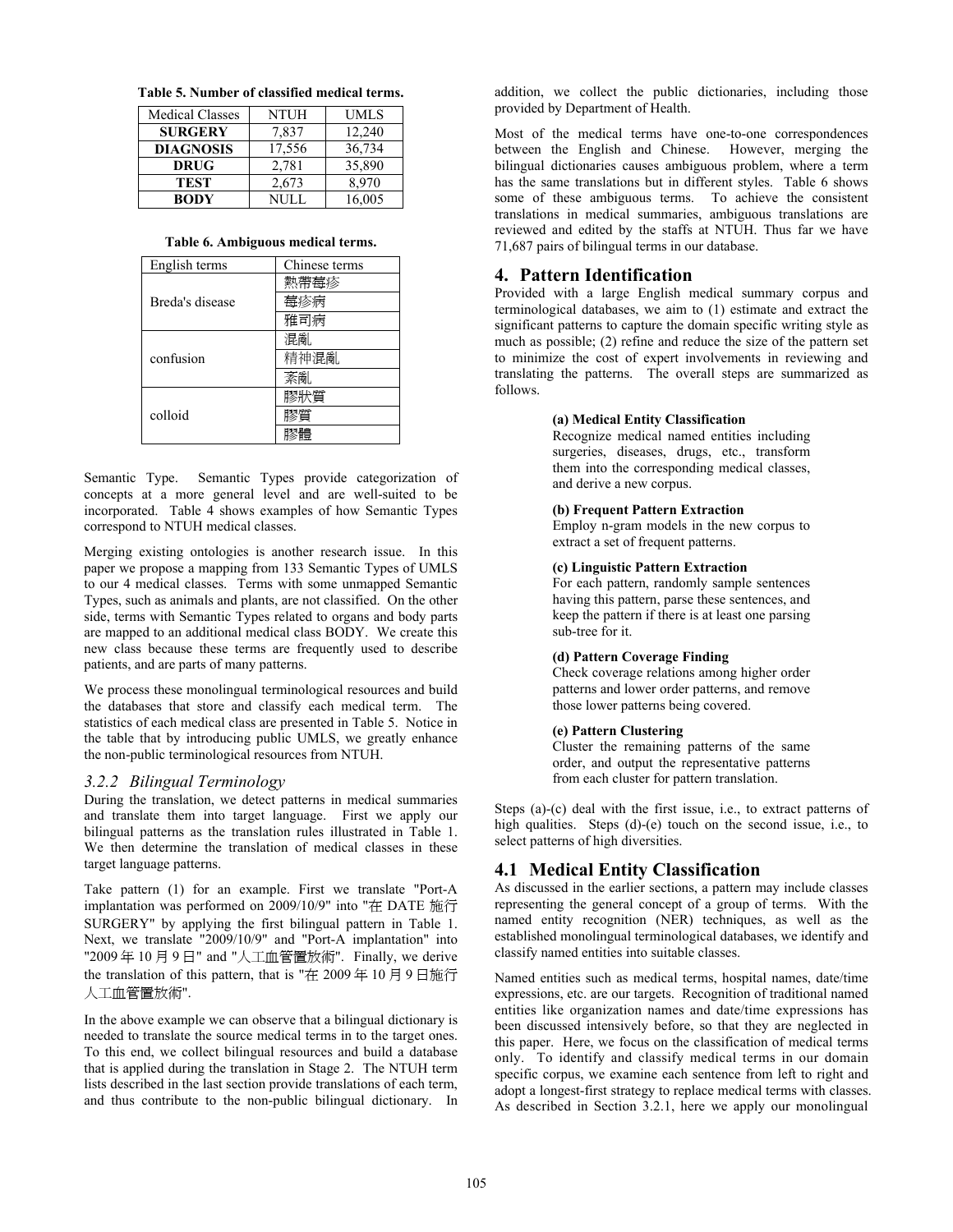

**Figure 2. Linguistic completeness of pattern (1).** 

terminological databases to classify medical terms. In this way, a set of medical summaries are transformed into a new corpus.

In this study, we employ n-gram (i.e., string of consecutive tokens) to represent pattern. Length of n-grams shows some limitation on their usages in natural language processing, including machine translation. On the one hand, lower order n-grams only capture local cues in a restricted scope only. On the other hand, we need more training data to achieve reliable statistics of higher order ngrams. Recognizing word strings of specific semantics and replacing them with classes is useful to resolve the locality issue of n-grams. Thus, patterns are in terms of combinations of words and classes rather than words only. That will enlarge the scopes of patterns in some senses.

# **4.2 Frequent Pattern Extraction**

To address the domain adaptation problem in MT, we extract patterns from an in-domain medical summary corpus to capture domain specific writing styles. These patterns are translated and will be applied in the run-time translation. Accordingly, we prefer the format of patterns that is easy to be integrated into an SMT system for the target application.

The phrase-based model [9][10] is one of the state of the art translation models, in terms of both accuracy and speed. The phrase-based SMT translates source phrases into target ones with phrase table, which consists of bilingual phrase pairs and feature scores estimated from word-to-word alignments. Since a phrase (i.e., a string of consecutive words) is served as the basic unit of translation, integrating n-gram based patterns into the background phrase-based SMT system is a natural choice.

We enumerate all the n-grams from the sentences of our indomain corpus that contains words and medical classes. In this way, two kinds of patterns are extracted: (1) **class patterns** that contain at least one medical class and (2) **lexical patterns** that contain only words. Note that both patterns are easy to be integrated into a phrase-based SMT, by embedding lexical patterns into the phrase table, and by serving class patterns as translation rules that are applied when a pattern occurs in the medical summary. After all the patterns are extracted from the medical summaries, they are ranked by frequencies.

# **4.3 Linguistic Pattern Extraction**

The main role of doctors in our framework is to translate patterns extracted by our algorithms. This includes reviewing the patterns, neglecting insignificant ones, and translating the patterns considered to be important. However, more than 7M distinct patterns were extracted from medical summaries consisting of 1.8M sentences. It is infeasible to judge the significances through this enormous number of patterns by these domain experts.

Therefore, further filtering the patterns to an acceptable size is necessary before the expert involvements.

The linguistic meaningfulness of patterns is proposed to judge their significance. For example, "SURGERY was performed" is a linguistic constituent, while "SURGERY was performed on" is not complete. Accordingly, we filter out patterns that do not meet the requirements of complete linguistic constituents. A parser is adopted to determine the linguistic completeness of patterns.

A cross-domain issue arises when applying a general purpose parser to the domain specific corpus, because the parser built from a general domain training set may suffer from parsing the text with domain specific terms, such as diagnoses and drug names, especially when a term spans across multiple words. Here we take advantage of medical entity classification introduced in Section 4.1. For each named entity in a sentence, we replace it with a common word in favor of our general purpose parser. In this way, we reduce not only the out-of-vocabulary (OOV) words, but also the length of sentences, and thereby facilitate the parsing procedure. For instance, we successfully determine the linguistic completeness of pattern (1) by replacing a complicated surgery name "percutaneous transluminal coronary angioplasty" with the simpler one "surgery", as illustrated in Figure 2. Note in the figure that the original instance of pattern (1) in the left tree fail to pass the requirement of linguistic completeness, while the modified instance "surgery was performed on 2007-12-25" in the right tree is a linguistic constituent.

For each extracted pattern, we select *m* distinct sentences in which it occurs. These sentences are then analyzed by a parser, and the *m* parsing trees are produced. The pattern is considered as a significant candidate, if it is a syntactic constituent in any one of these parsing trees. In this paper we apply Stanford Parser [8] and set *m* to 10 in consideration of the parsing speed.

# **4.4 Pattern Coverage Finding**

The involvement of domain expert often guarantees the quality of annotation, but much higher cost is introduced at the same time. In this paper we try to further reduce the efforts made by doctors in translating the patterns, while keeping the diversities of the translated patterns to cover the in-domain writing styles as much as possible.

A higher order pattern *A* may be composed of two lower order patterns *B* and  $\overline{C}$ . We call *A* covers  $\overline{B}$  and  $\overline{C}$  if all of them are linguistically complete. Consider an example. The 5-gram pattern (1) in Section 2 is the concatenation of the 3-gram pattern "SURGERY was performed" and the 2-gram pattern "on DATE". After pattern (1) is translated, we can derive the translations of their lower order composing components without translations by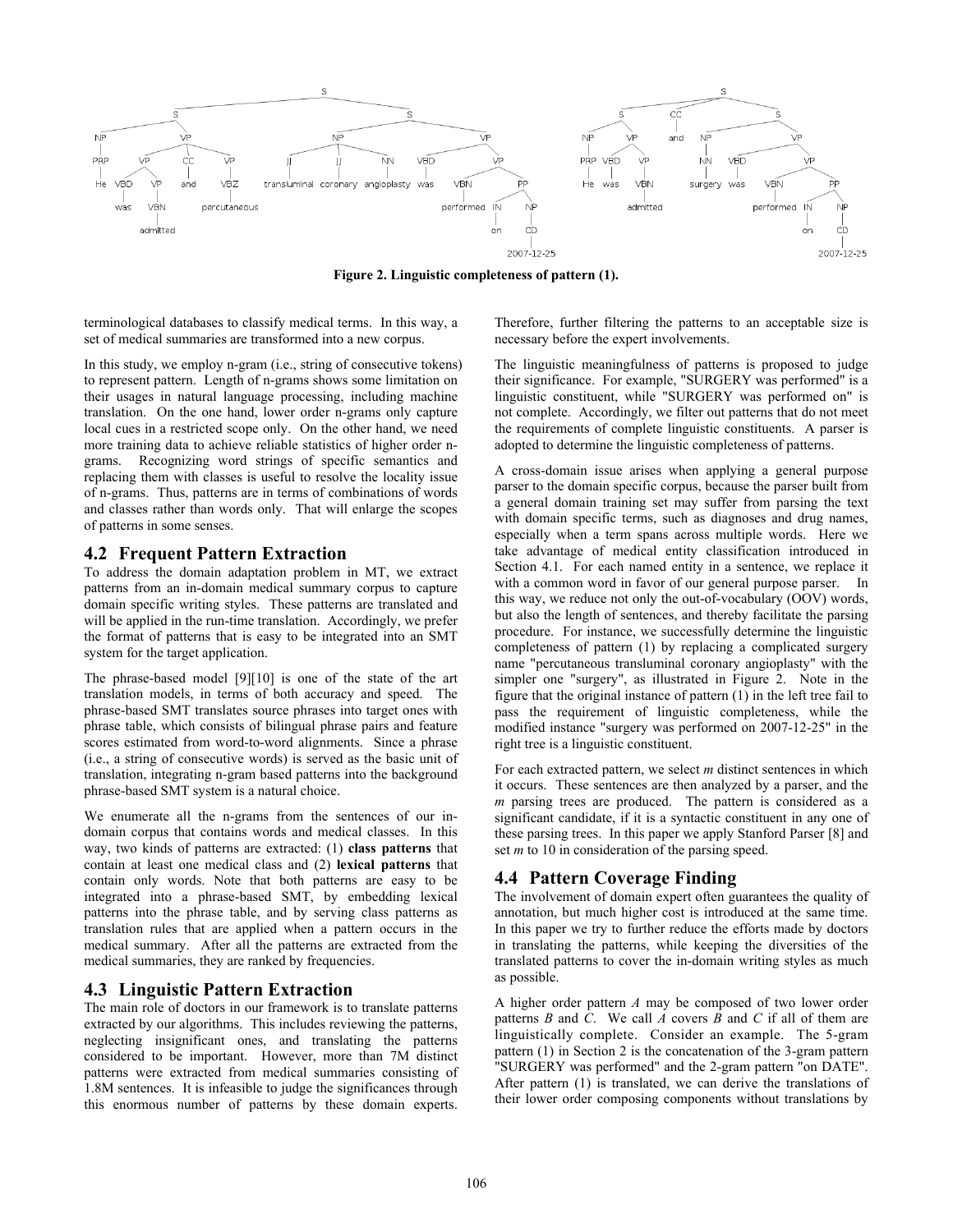**Table 7. Examples of coverage relations.** 

|                      | Higher Order Patterns A                    |  |
|----------------------|--------------------------------------------|--|
| Coverage<br>Relation | Lower Order Patterns B                     |  |
|                      | Lower Order Patterns C                     |  |
|                      | <b>BODY SURGERY on DATE</b>                |  |
| $4=2+2$              | <b>BODY SURGERY</b>                        |  |
|                      | on DATE                                    |  |
|                      | local finding showed left <b>DIAGNOSIS</b> |  |
| $5=2+3$              | local finding                              |  |
|                      | showed left <b>DIAGNOSIS</b>               |  |
|                      | Elevated TEST level was noted              |  |
| $5=3+2$              | Elevated <b>TEST</b> level                 |  |
|                      | was noted                                  |  |

experts. By this coverage relation of "5=3+2", we keep only pattern (1) and omit its 3-gram and 2-gram components. Other examples of coverage relations are given in Table 7.

Translating the higher order patterns not only extends the translations of its components, but also gives the correct ordering of their combination. Thus, keeping the covering patterns and ruling out the covered ones will reduce the size of extracted patterns and preserve their integrity at the same time.

### **4.5 Pattern Clustering**

Pattern clustering partitions a set of patterns into subgroups, and output patterns from each subgroup in a specific order. This process further reduces the cost of expert involvements in translating the patterns.

Given a cluster of similar patterns, translating the most representative pattern may imply the translations of the others in the same cluster. An example of a cluster of similar patterns is illustrated below:

> he received **SURGERY** on **DATE** he received **TEST** on **DATE** he underwent **SURGERY** on **DATE** he underwent **TEST** on **DATE**

If the first pattern is translated by an expert, the translations of the others are easy to be inferred without doctors' help. Consequently, we prevent doctors from translating similar patterns, and thus enrich the diversity of their efforts.

In clustering, we define the similarity between two n-gram patterns to be the number of identical words in identical positions. Two n-grams are placed into the same cluster if their similarity is not less than n-1. Single-link clustering is adopted.

To achieve the diversity of patterns, we present them in a roundrobin style among the groups generated by the clustering algorithm. Due to the large number of groups and the limited human resources, we present the patterns in a specific order by measuring the inter-group and intra-group scores. On the one hand, groups are ranked by sum of frequencies of their patterns. On the other hand, patterns are ranked by their frequencies in each group. In this manner, we focus on translating the most significant patterns among the groups.

# **5. Pattern Translation**

This section introduces translation resources to build bilingual significant patterns. Doctors are involved in translating class patterns, while lexical patterns are translated by free online translation system first, and then corrected by doctors.

**Table 8. WSD problems in medical summary domain. Bold text shows the words having ambiguous senses.** 

|                               | Wrong Translation by MT       |  |
|-------------------------------|-------------------------------|--|
| English Pattern               | Correct Translation by Doctor |  |
| the bulging mass              | 質量                            |  |
| progressively enlarged        | 腫塊                            |  |
| a total of six courses        | 課程                            |  |
|                               | 瘠程                            |  |
|                               |                               |  |
| visited our hospital for help | 到                             |  |

# **5.1 Translation by MT system**

With medical entity classification described in Section 4.1, domain specific terms are identified and transformed into medical classes. As a result, the lexical patterns extracted from the transformed corpus contain only common words, and can be translated by MT systems without the OOV problem.

We use Google Translate to translate the lexical patterns. Then doctors review and correct these translations. Building the bilingual patterns based on MT outputs can save much more time from the experts, compared to starting from scratch with only monolingual patterns.

# **5.2 Translation by Doctors**

We deploy the doctors to translate the class patterns, which contain medical classes and require in-domain knowledge from experts. We design a Web UI for the doctors. To focus on the translation quality, we make efforts on the user friendly interface to reduce the editing steps of manual translations, and to help the doctors understand the meanings of the patterns. Figure 3 gives a snippet of the online annotation UI.

The first column lists candidate patterns in the order we arrange as described in Section 4.5. The classes in the pattern are shown in traditional Chinese characters, with the mapping shown as follows.

|  | 手術:SURGERY    |
|--|---------------|
|  | 診斷:DIAGNOSIS  |
|  | 藥物:DRUG       |
|  | 檢驗:TEST       |
|  | 部位: BODY      |
|  | 時間:DATE       |
|  | 代名詞: Pronouns |

The doctors inspect these patterns and edit the translations in the second column. To facilitate the editing, each class is output with a single click. Consider the example of the first pattern in the figure. The lexical part of the target language pattern ("顯示") is edited by the doctor. On the other hand, the classes BODY (部位), TEST (檢驗) and DATE (時間) are output by mouse clicks on the corresponding classes of source language pattern to save editing time. Note a translation is left blank in Figure 3. Patterns are denied the translations if they are considered unimportant by doctors.

Some patterns are relatively hard to understand and translate, and therefore we provide the doctors with several instances for each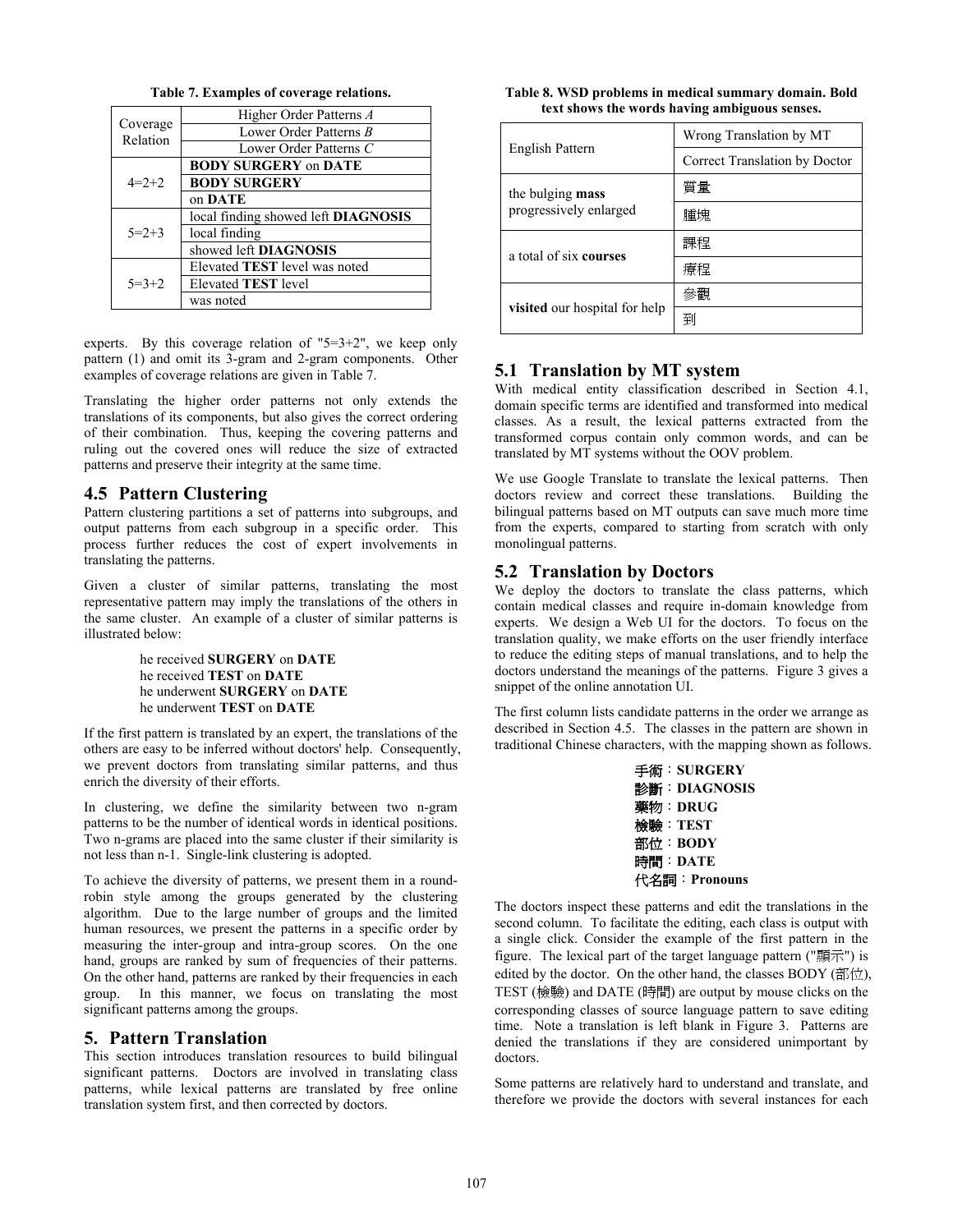| Patterns                                 | Translate       | Samples            |
|------------------------------------------|-----------------|--------------------|
| 部位 检验 on 時間 showed                       | 時間 部位 檢驗 顯示     | <b>View Sample</b> |
| <u> 診断1 with 診断2 and 診断3</u>             | 診斷1 倂 診斷2 及 診斷3 | <b>View Sample</b> |
| Under the impression of 診断               | 在認爲是 診斷 的情況下    | <b>View Sample</b> |
| 代名詞 received 手衛 on<br>時間                 | 代名詞 在 時間 接受 手術  | <b>View Sample</b> |
| had several episodes of <u>診断</u>        | 曾有數次 診斷 發作      | <b>View Sample</b> |
| <u> 診断1</u> and <u>診断2</u> was suspected | 臆斷爲 診斷1 和 診斷2   | <u>View Sample</u> |
| 检驗1L and 檢驗2L on<br>時間                   | 檢驗1和 檢驗2在 時間    | <b>View Sample</b> |
| 診断 with whitish sputum<br>from           |                 | <b>View Sample</b> |
| was a patient with 診断                    | 是一個 診斷 的病人      | <b>View Sample</b> |
| diagnosed as having<br>診斷<br>was         | 被診斷罹患 診斷        | <b>View Sample</b> |
| was arranged and showed<br>槍驗            | 安排的 檢驗 顯示       | <b>View Sample</b> |

**Figure 3. Web UI for translating class patterns.** 

pattern for reference. For each source pattern in our UI, up to 10 sample sentences where the pattern occurs are given, and the patterns in the sample sentences are highlighted. By clicking on the third column, these sample sentences are shown in a popup window.

# **5.3 Review by Doctors**

For lexical patterns translated by Google Translate, the translation quality may be sabotaged due to the domain specific usages. For example, word sense disambiguation (WSD) problem often causes translation errors by such a general purpose translation system, as illustrated in Table 8.

Each lexical pattern is reviewed by doctors and corrected to the domain specific usages. Modifying these patterns is faster than translating class patterns, since the doctors make corrections only on the error parts, and keep the others untouched. The results will be analyzed in detail in Section 7.

# **6. Pattern Integration**

In this paper we extract and translate significant patterns from the medical summary corpus, and attempt to achieve domain adaptation by integrating these bilingual patterns into a general domain SMT system. Since we use n-gram patterns that are consecutive sequences of tokens, the integration can be carried out without major changes to the background SMT system. We set up a phrase-based SMT system using Moses. Lexical patterns can serve as a separate phrase table, as proposed in [3], to provide domain specific translation options during the decoding stage. Because class patterns are mostly used in the medical domain and their translations by doctors are unlikely to be ambiguous, we adopt the translations of these class patterns in each input medical summary, and start decoding from the partial hypothesis. This is feasible with the support of some advanced functions, such as XML markup and continuing partial translation, in the current version of Moses.

The adapted SMT system serves as the prototype medical summary translator that translates medical summaries from English to Chinese. In Stage 3 of our framework, doctors modify translation results into Chinese medical summaries, which are not only read by patients, but also learned by the current SMT system. With these development data, the system will be tuned to the medical domain, and updated with new patterns in an iterative style. On the one hand, parameters are adjusted for each component, such as language model, reordering model and phrase table [13]. On the other hand, new patterns might be discovered and integrated into the system, through either statistical analysis or identification by doctors. The updated medical summary translator is expected to produce translations with better quality in the next iteration.

# **7. Experiments**

Acquiring the bilingual patterns constitutes one of the most expensive parts of the overall framework due to the involvements of doctors. The cost of expert translation depends on the algorithms for mining the significant patterns. We evaluate the performance of our pattern miner from two aspects: significance (Section 7.1) and diversity (Section 7.2), which are addressed in steps (a)-(c) and steps (d)-(e) respectively in Section 4. We then discuss the quality of translated lexical patterns (Section 7.3).

We conduct experiments on NTUH medical summaries in 2010. For pattern identification as described in Section 4, we perform medical entity classification, and use Ngram Statistics Package (NSP) [2] to enumerate patterns and calculate their frequencies. Then we filter out non-linguistic with Stanford Parser and calculate coverage relations.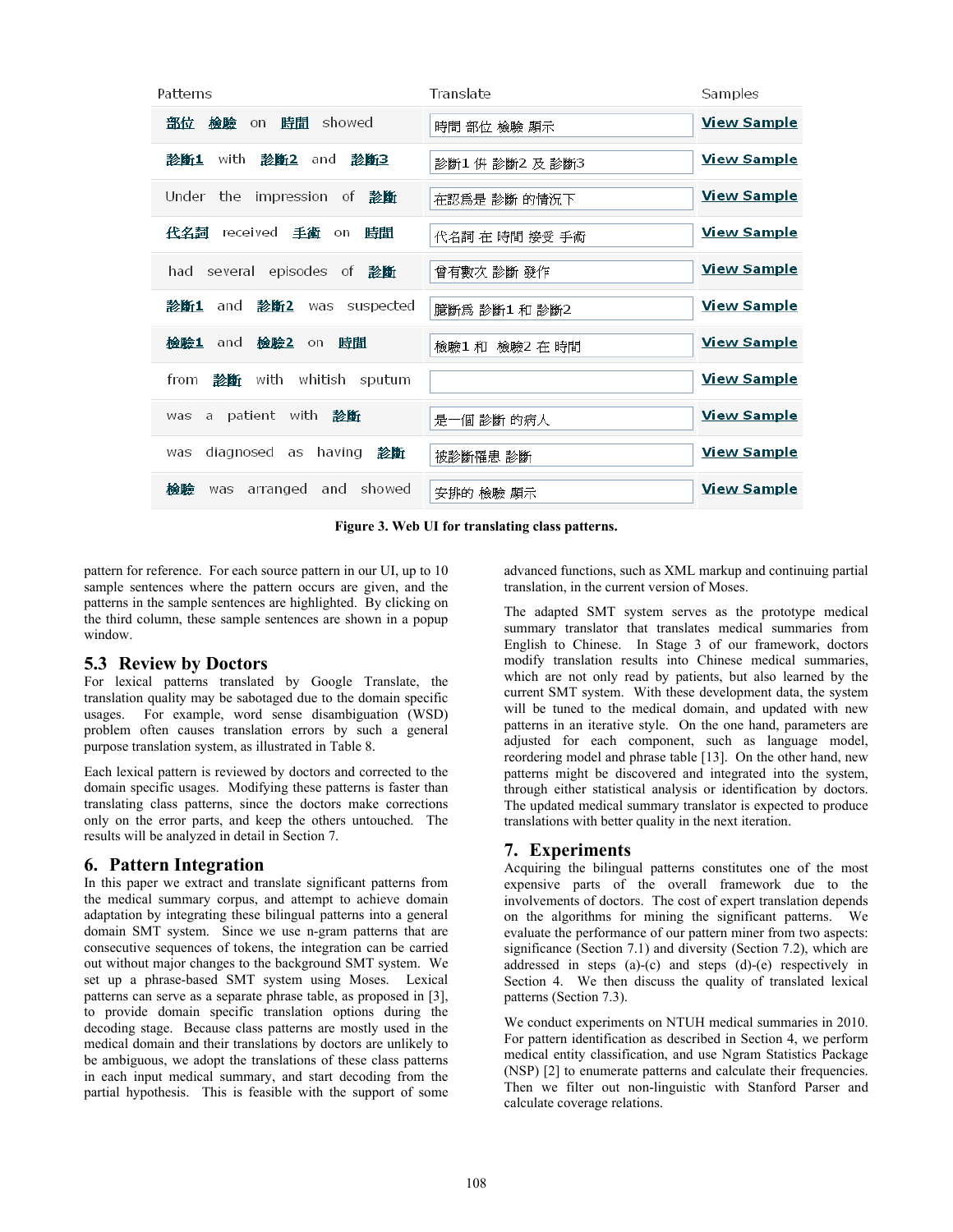**Table 9. Number of patterns after each step.** 

|        | <b>NSP</b> | Parser | Coverage |
|--------|------------|--------|----------|
| 5-gram | 2.6M       | 7.6K   | 7.6K     |
| 4-gram | 2.3M       | 14.7K  | 10.8K    |
| 3-gram | 1.6M       | 19.1K  | 12.5K    |
| 2-gram | 0.7M       | 15.8K  | 9.2K     |
| Total  | 7.2M       | 57.2K  | 40.1K    |

**Table 10. Results of pattern clustering for class patterns.** 

| N-gram | #Patterns | #Clusters | Avg. Cluster Size |
|--------|-----------|-----------|-------------------|
|        | 4,634     | 2.149     | 2.17              |
|        | 6.229     | 1.957     | 3.18              |
|        | 5.099     | 753       | 6 77              |
|        | 2.097     | 14        | 149.79            |

**Table 11. Results of translating class patterns.** 

| N-gram | Accept | Wrong | lgnore | Accuracy |
|--------|--------|-------|--------|----------|
|        | 642    |       | 432    | 59.22%   |
|        | 348    |       | 152    | 69.00%   |

Table 9 shows the number of n-grams after each step. The patterns after the Parser step are below 1% of those extracted by the NSP tool. Most of the patterns filtered by Stanford Parser contain conjunctions, prepositions or adjectives at their end. The patterns are further reduced after the Coverage step. Note that 5-gram patterns remain unchanged in this step, since 5 is the highest order among the extracted n-gram patterns. After the Coverage step, we translate the class patterns and lexical patterns to obtain bilingual patterns.

For class patterns, we perform pattern clustering to these patterns and present them to the doctors as described in step (e). The statistics of class patterns and derived clusters are shown in Table 10. Here we sample 5-grams and 4-grams for translations. Each cluster contains 2.17 and 3.18 patterns on the average for 5-grams and 4-grams, respectively. Note that for lower order patterns, the average cluster sizes are much larger and patterns in each cluster are less similar. We plan to investigate other clustering methods for lower order n-grams in future work.

We ask 32 NTUH residents to translate class patterns in larger clusters to achieve diversity. These domain experts are instructed to use the Web UI by an on-site tutorial. Then, they examine each pattern in the order we present. Based on their expertise, they translate common patterns in medical summaries, while ignoring those considered unimportant.

For lexical patterns, we experiment on 5-grams which are translated by Google Translate first. These bilingual patterns are then reviewed by one NTUH visiting staff. The translations of the patterns are either accepted or modified based on the doctor's expert knowledge.

**Table 12. Common error patterns. Error parts are underlined.** 

| English Pattern                                 | Error Type |
|-------------------------------------------------|------------|
| under the <i>impression</i> of <b>DIAGNOSIS</b> | typo       |
| was admitted for schedualed SURGERY             | typo       |
| <b>DIAGNOSIS</b> and <b>DIAGNOSIS</b> was noted | grammar    |
| DRUG and DRUG was given                         | grammar    |

### **Table 13. Extension of bilingual class patterns**

| N-gram | Doctor | Coverage | Clustering | Total |
|--------|--------|----------|------------|-------|
|        | 636    | $+0$     | $+1.303$   | .939  |
|        | 345    |          | 750        | 3.236 |

# **7.1 Significance of Class Patterns**

As illustrated in Figure 3, the doctors use the Web UI to translate class patterns by either accepting or ignoring them. They consider the former as significant patterns and translate them into Chinese. In contrast, the latter that cannot be translated are non-significant. After the translation, we collect the bilingual patterns and have them inspected again by the system administrator.

Table 11 shows the overall results of the translation. Except for few errors that give the wrong translation, most of the translated patterns are applicable for integration into the background SMT. The accuracy of the presented patterns is defined as

$$
Accuracy = \frac{Accept - Wrong}{Accept + Ignore}
$$

which is 59.22% and 69.00% for 5-gram and 4-gram patterns, respectively. This demonstrates the effectiveness of our strategy to select linguistic patterns. Among the ignored patterns, some contain incorrect medical classes, due to misclassified terms in our terminological databases. Parsing errors also produce some non-linguistic patterns.

# **7.2 Diversity of Class Patterns**

As shown in Table 11, initially fewer than 1000 patterns are translated by the doctors. We further exploit the diversity of these patterns by extending them based on coverage relation and pattern clustering in steps (d) and (e) of Section 4. For each translated 5-gram pattern, we produce a new 4-gram bilingual pattern if such a coverage relation exists. For each cluster with at least one pattern translated by a doctor, we manually uncover the translations of other similar patterns. During the manual extension, we discard some improper patterns, which contain errors such as typos and incorrect grammars. Table 12 shows some examples of the discarded patterns. These common errors may be incorporated into auxiliary modules of our MT system or post-editing system, such as grammar checker.

Table 13 reports the results of our extension methods, showing the newly discovered patterns after the Coverage and Clustering steps. The 5-gram and 4-gram patterns after the extensions are 3.05 and 9.38 times more than those translated by the doctors. Compared to average cluster sizes in Table 10, we better allocate our expert efforts and achieve high diversity among the translated patterns.